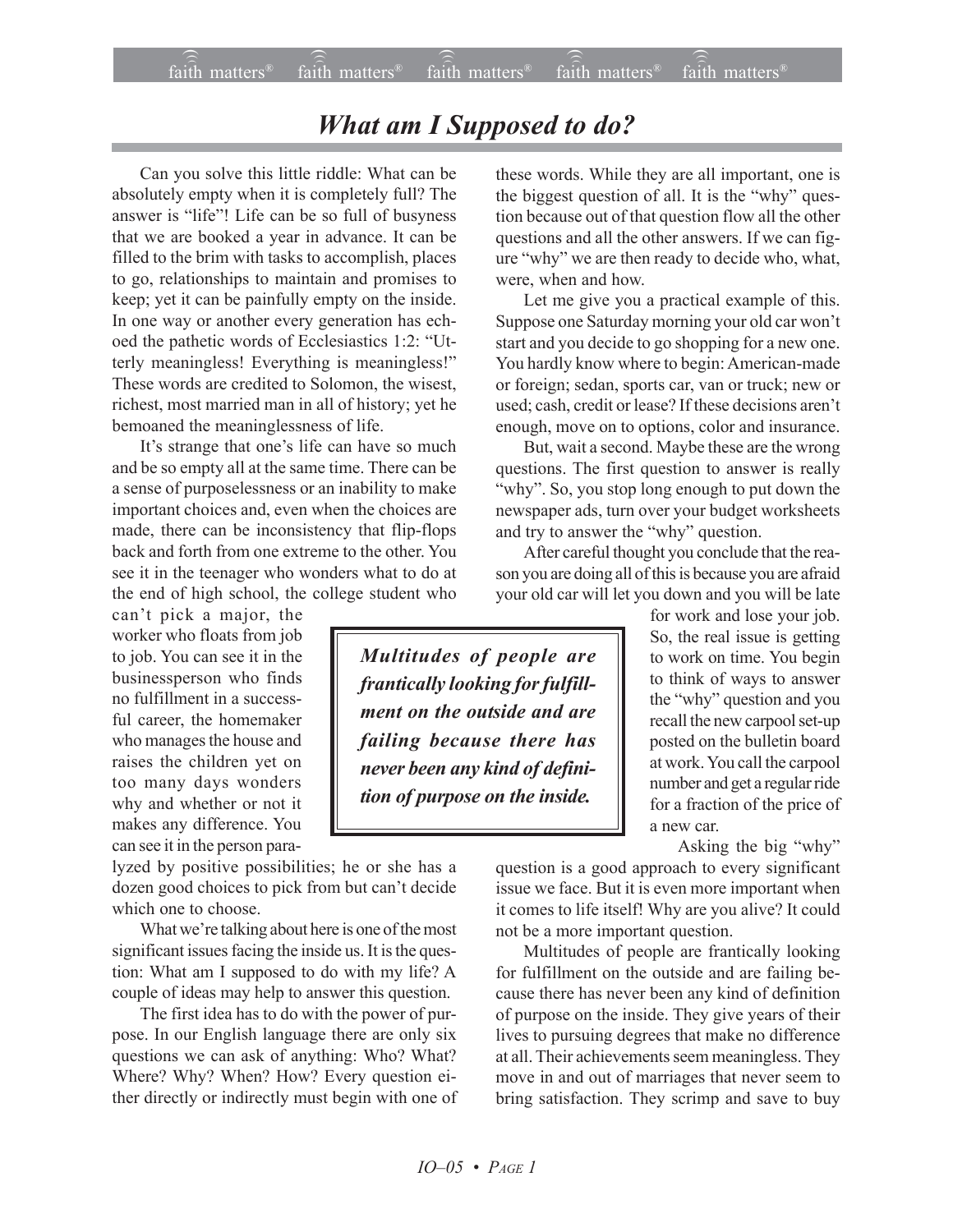houses they find boring after the first year. They float from religion to religion or church to church hoping to find outside answers without ever articulating the inside question: Why?

The mighty answer to this big "why" question is to find purpose in life. And let me tell you that the power of purpose is fantastic. When you have a life purpose your options are limited. You pick your college, select your mate, buy your house and choose your career on the basis of fulfilling your life purpose rather than on the basis of random selection. When you have a life purpose your direction is set. You know which way to head and make your choices and sacrifices in order to get yourself there. All of the outside actions are based on an inside purpose. When you have a life purpose your success can be measured. At the end of the day or at the end of a lifetime there is some tangible means of measurement. You can say, "I have succeeded because I knew where I was going and I got there!" Otherwise it is altogether possible to arrive at the end of life and still wonder if you went in the wrong direction.

No one better demonstrated the power of purpose than Jesus. In John 3:17 we are told that *''God did not send his Son into the world to condemn the world, but to save the world through him.î* Here is Jesus' purpose for his thirty-three years of earthly life. In Luke 19:10 we learn that "the Son *of Man came to seek and to save what was lost.î* There is no doubt about why he was here. Jesus said it himself in John 10:10: *''I have come that* they may have life, and have it to the full.<sup>"</sup>

All of Jesus' decisions and actions were determined by his purpose. He chose to come in Bethlehem rather than Baltimore, in the first century rather than the fifth century. He determined whom he would heal, where he would preach, what he would do, how he would die . . . all on the basis of his purpose. All of his life revolved around his stated purpose and at the end of his life he shouted from the cross, "It is finished." He achieved the mission he had set out to do.

Jesus' example was clearly followed by his disciples. When John wrote his gospel he thought of all that Jesus had done and said in John 20:30-31:

> *Jesus did many other miraculous signs in the presence of his disciples, which are*

*not recorded in this book. But these are written that you may believe that Jesus is the Christ, the Son of God, and that by believing you may have life in his name.*

John knew what his life's purpose was. That purpose helped John sort out from all Jesus said and did and enabled him to decide what to include and exclude in the Gospel of John.

When the apostle Paul wrote to the Romans he explained his life's purpose in Romans 15:20 saying, "It has always been my ambition to preach *the gospel where Christ was not known, so that I* would not be building on someone else's foundation." Paul's purpose enabled him to decide which cities to visit and which cities to bypass in his missionary ministry. His personal life purpose was to preach the gospel where no one else had ever done it before.

Having a purpose statement is not something that is unique to the Bible or to Christianity. It is something that has been broadly adopted within our society. Major corporations spend hundreds of thousands of dollars with the brightest minds available in order to determine and state their corporate purpose. Colleges and universities undertake self-studies to review and revise the purpose of their institutions. Military leaders very carefully define the specific purpose of every weapon before it goes through the long and expensive processes of design and manufacture.

All of these recognize the power of purpose. When carefully determined and clearly stated it becomes the compass by which all other decisions are directed and it becomes the standard by which everything is evaluated.

And so it is for our lives. We must decide our purpose on the inside and then live it on the outside.

What is the purpose of your life? Why are you alive?

The Bible frequently emphasizes the importance of making a life purpose choice. You may remember that Joshua, the successor of Moses, laid a choice before the people of Israel. It is well stated in Joshua 24:15:

> *ì. . . choose for yourselves this day whom you will serve, whether the gods your forefathers served beyond the River, or the gods of the Amorites, in whose land*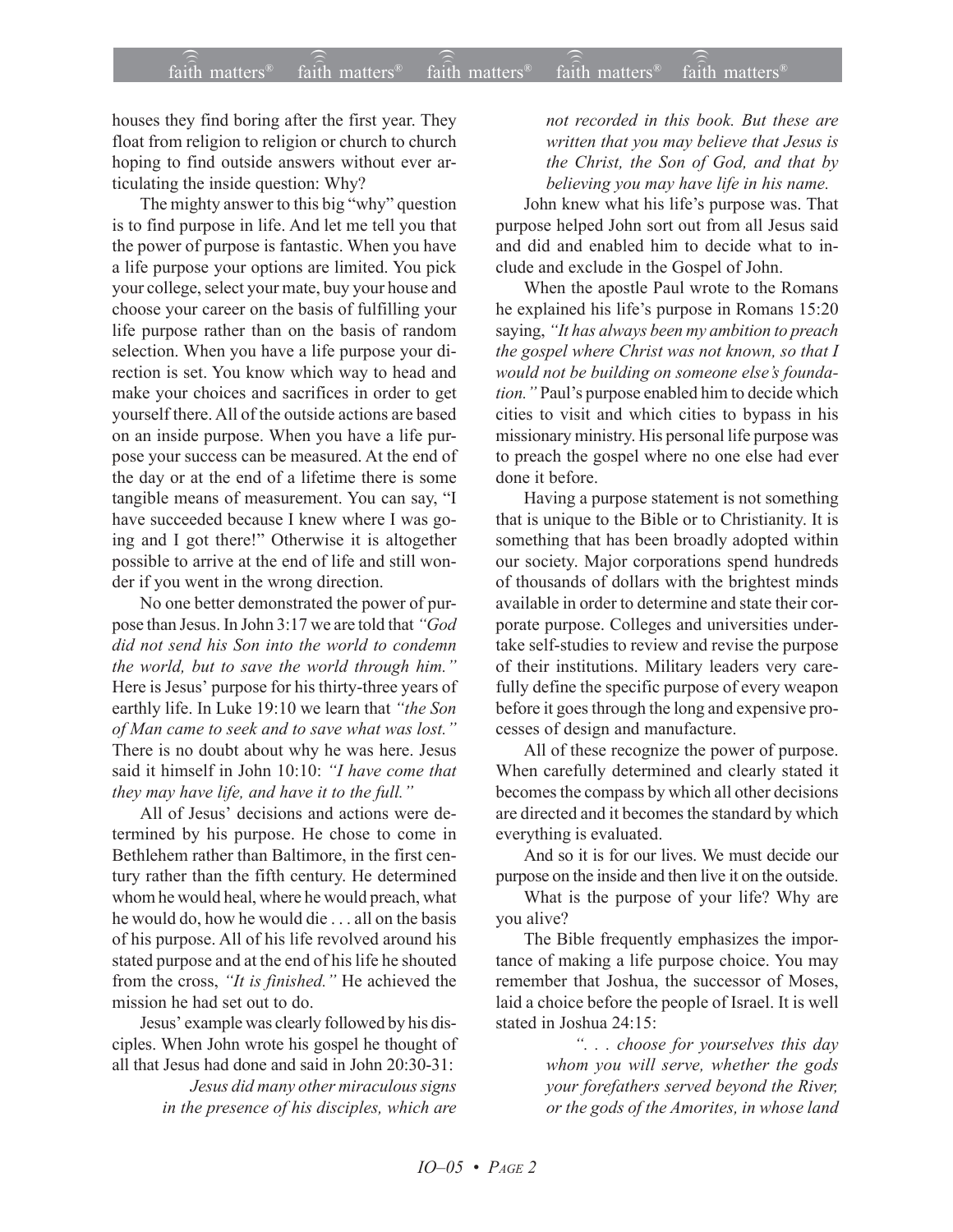*you are now living. But as for me and my household, we will serve the Lord.*<sup>*n*</sup>

Jesus often drew the line of choice. In Matthew 10:37 he said, "'Anyone who loves his fa*ther or mother more than me is not worthy of me; anyone who loves his son or daughter more than me is not worthy of me.*<sup>\*\*</sup> Jesus was saying that if you are his disciple you have to make a choice between your relatives and your Redeemer. They cannot both be first.

Jesus also said in Matthew 6:24, "*No one can serve two masters. Either he will hate the one and love the other, or he will be devoted to the one and despise the other. You cannot serve God and Money.*<sup>*n*</sup> There are lots of people who have chosen as their life purpose to make money. Jesus said that to make your life purpose Money—as an end in itself—is to choose against God.

No choice is itself a choice. To not choose

family, money or God as a life purpose is to choose nothing. But nothing means that life's purpose will be daily responding to the buffeting of circumstances. Many people have made this choice. They have chosen to "live a day at a time", to have no guiding purpose, no

ultimate goal, no answer to the "why" question for living. Their purpose is merely survival. The truth is that a deliberate choice must be made about a life purpose and that no choice is a choice!

What is God's purpose for us? The Westminster Shorter Catechism asks, "What is the chief end of man?" The answer: "The chief end of man is to glorify God and to enjoy him forever." While these are not specifically biblical words they are biblical truths.

Psalm 29:2 refers to inside-out living when it says, "Ascribe to the Lord the glory due his name; worship the Lord in the splendor of his holiness.<sup>"</sup> 1 Corinthians 10:31 talks about the inside and the outside when it says, "So whether you eat or drink *or whatever you do, do it all for the glory of God.î* Jesus said in John 10:10, *ìI have come that they may have life, and have it to the full.*" And James 1:17 says, *ìEvery good and perfect gift is from above.*" God intends for us to have abundant living and everything that is any good at all is a present from him.

The word "glorify" in Greek comes from the word that originally meant "reputation". To glorify God is to build up his reputation. What we are on the inside and what we do on the outside should make God look good. "Enjoy" means enjoy-to have the benefits of, to take advantage of, to appreciate, to be happy. Put them together and we have God's purpose for our lives which is that we make him look good and that we are happy with all the good he gives us.

Let's suppose that you agree with all that's been said so far. You understand the power of purpose in your life. You agree that a choice must be made. You realize that God's purpose for every one of us is to glorify him and enjoy him forever. Now we must decide what our purpose is for God.

Another way of saying this is: What do you

*God intends for us to have abundant living and everything that is any good at all is a present from him.*

want to do with your life? If you were to sit down today and write out your life purpose, what would you write? I understand that this is not something that can be done in a few minutes nor is it an easy thing to do.

I shared this purpose idea with a man about six weeks ago. He got back to me this past week and told me that just the process has had a huge effect on his life. He has thought through things he never faced before. He scratched out a purpose statement that he has revised and rewritten numerous times. It's getting better and better. He's already seeing the positive impact it's having on all he does—from the inside-out!

My challenge to you who want to live right from the inside-out is to take the time to do the same thing. Pray about and then write down what your life is all about and what is your life's purpose. Memorize it. Live by it. As God guides you, revise and update it. Determine your purpose from God. You will find in this a basis for making your decisions in good times and bad and you will find a standard by which you can measure the successes and failures of life.